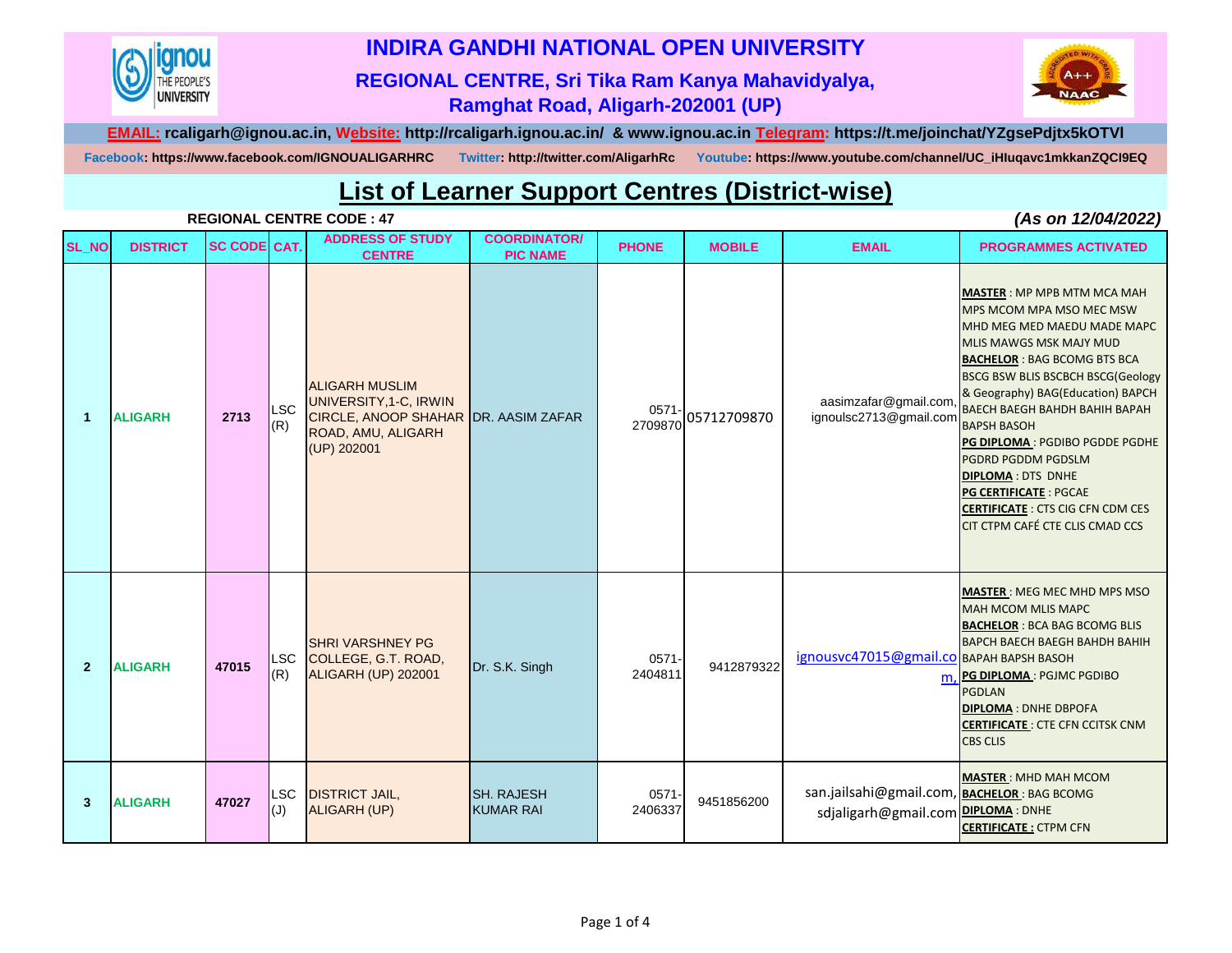| <b>SL_NO</b>   | <b>DISTRICT</b> | <b>SC CODE CAT.</b> |                   | <b>ADDRESS OF STUDY</b><br><b>CENTRE</b>                                                                                                                   | <b>COORDINATOR/</b><br><b>PIC NAME</b> | <b>PHONE</b>                    | <b>MOBILE</b>            | <b>EMAIL</b>                                                              | <b>PROGRAMMES ACTIVATED</b>                                                                                                                                                                                                                                                                                                                                                                                                      |
|----------------|-----------------|---------------------|-------------------|------------------------------------------------------------------------------------------------------------------------------------------------------------|----------------------------------------|---------------------------------|--------------------------|---------------------------------------------------------------------------|----------------------------------------------------------------------------------------------------------------------------------------------------------------------------------------------------------------------------------------------------------------------------------------------------------------------------------------------------------------------------------------------------------------------------------|
| 4              | <b>ALIGARH</b>  | 47030               | LSC<br>(R)        | <b>INST. OF INFORMATION</b><br>MNGMNT.<br>&, TECHNOLOGY (IIMT),<br>PANCHSHEEL COLONY,<br><b>NEAR PAC RAMGHAT</b><br>ROAD, ALIGARH (UP)<br>(Under Abeyance) | DR. INDU SINGH                         | $0571 -$<br>3295684/5674        |                          | ignousc47030@gmail.com, BAPSH BASOH<br>8171683535 indu1980singh@gmail.com | <b>MASTER: MCOM MEG MCOM(F&amp;T)</b><br>MHD MP<br><b>BACHELOR: BBAR, BAG, BCOMG</b><br><b>BAECH BAEGH BAHDH BAHIH BAPAH</b><br>PG DIPLOMA: PGDIBO PGJMC PGDHE<br>PGDPSM PGDRD PGDRD<br><b>DIPLOMA: DNHE DAFE DECE DBPOFA</b><br><b>CERTIFICATE : CIG CFN CNCC CAFÉ CIHL</b><br>CHR CRD CTE CNM CCITSK CFE CIT                                                                                                                   |
| 5              | <b>ALIGARH</b>  | 47036               | LSC<br>(S)        | <b>GYAN MAHAVIDYALAYA,</b><br><b>AGRA ROAD, ALIGARH</b><br>(UP)<br>(Under Abeyance)                                                                        | <b>MR. RAMKISHAN</b><br><b>SHARMA</b>  | $0571 -$<br>2412214,<br>2410811 | 9837574326               | ramkishansharma99@gmail.c PG DIPLOMA: PGDRD                               | <b>MASTER: MSO MEC MARD</b><br>om, DIPLOMA: DBPOFA<br>ignoussc47036@gmail.com CERTIFICATE: CTE CRD CES CIG                                                                                                                                                                                                                                                                                                                       |
| 6              | <b>ALIGARH</b>  | 47044               | LSC<br>(R)        | <b>SRI TIKA RAM KANYA</b><br><b>MAHAVIDYALAYA</b><br>RAMGHAT ROAD,<br><b>ALIGARH (UP)</b>                                                                  | Dr. Braj Rani Sharma                   |                                 | 8630143689               |                                                                           | <b>MASTER: MHD MEG MEC MAPY</b><br>MAWGS MAEDS MAH MPS MSO MPS<br><b>MADVS</b><br><b>BACHELOR: BAG BAECH BAEGH</b><br><b>BAHDH BAHIH BAPAH BAPSH BASOH</b><br>trkmvpgcollege@gmail.com, PG DIPLOMA: PGDSLM PGDET<br>trkignou@gmail.com PGDGPS PGDWGS PGDEDS PGDT<br>PGDHE PGDEMA PGDCSR<br><b>DIPLOMA: DNHE DBPOFA DCE DECE</b><br><b>CERTIFICATE : CRD CFN CIG CFE CTE</b><br>CNCC CHR CCITSK CVAP CIAP CPLT<br><b>CVAA CIT</b> |
| $\overline{7}$ | <b>BUDAUN</b>   | 47043               | <b>LSC</b><br>(R) | GOVT. PG COLLEGE,<br><b>BUDAUN</b>                                                                                                                         | DR. SANJEEV<br><b>RATHORE</b>          | 05832-<br>680180                | 9411213687<br>7060651235 | ignougdcbdn@gmail.com,<br>srathorephy@gmail.com                           | <b>MASTER: MCOM MHD MPS MARD</b><br><b>MSO MPA</b><br><b>BACHELOR: BAG BCOMG BAECH</b><br><b>BAEGH BAHDH BAHIH BAPAH BAPSH</b><br><b>BASOH</b><br>PG DIPLOMA : PGDET PGDEMA PGDRD<br><b>PGDIBO PGDT</b><br><b>DIPLOMA: DBPOFA</b><br><b>CERTIFICATE: CTE CIG CBS CRD</b>                                                                                                                                                         |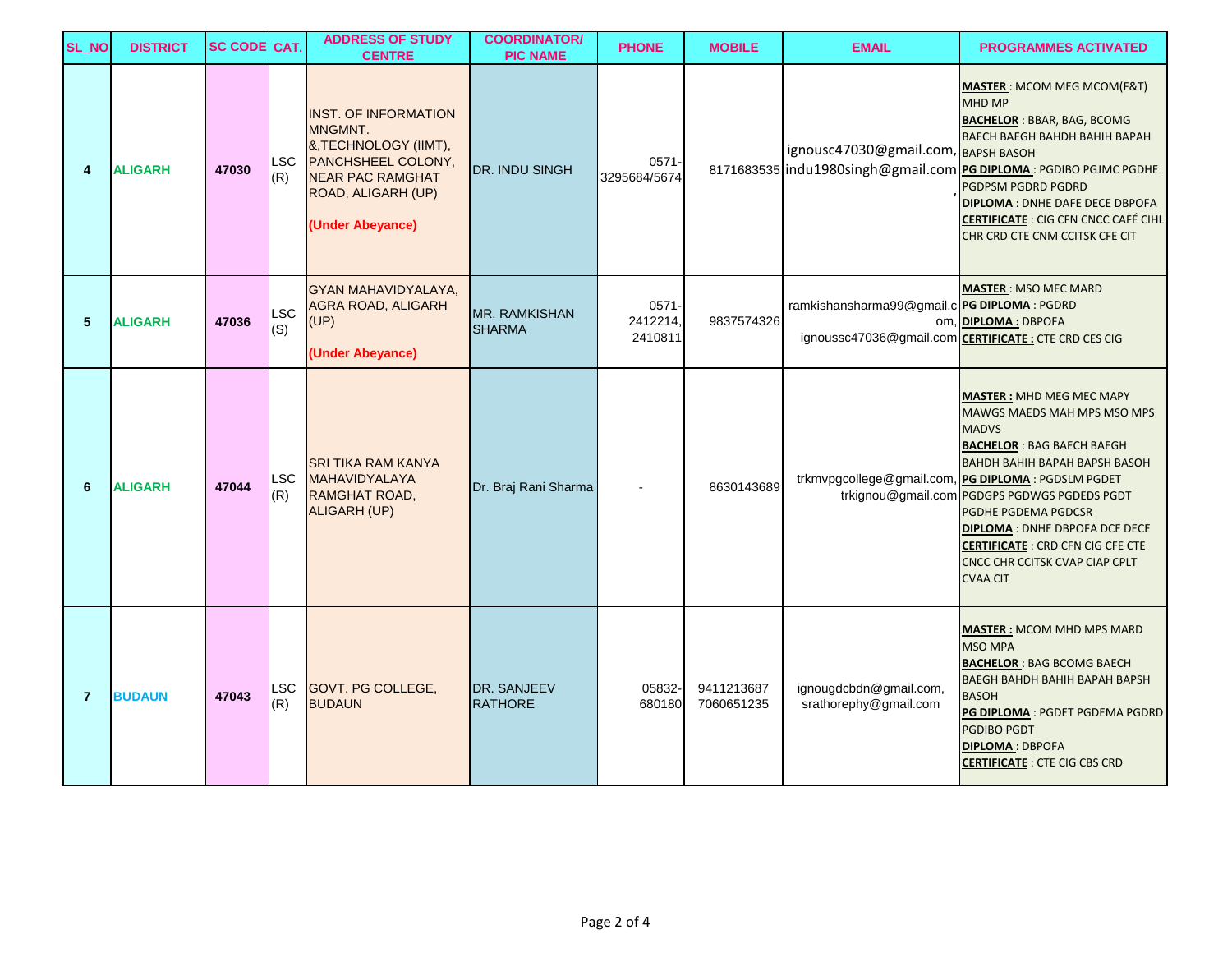| <b>SL_NO</b> | <b>DISTRICT</b>                 | <b>SC CODE CAT.</b> |                   | <b>ADDRESS OF STUDY</b><br><b>CENTRE</b>                                                                                              | <b>COORDINATOR/</b><br><b>PIC NAME</b>    | <b>PHONE</b>                | <b>MOBILE</b>       | <b>EMAIL</b>                                                    | <b>PROGRAMMES ACTIVATED</b>                                                                                                                                                                                                                                                                 |
|--------------|---------------------------------|---------------------|-------------------|---------------------------------------------------------------------------------------------------------------------------------------|-------------------------------------------|-----------------------------|---------------------|-----------------------------------------------------------------|---------------------------------------------------------------------------------------------------------------------------------------------------------------------------------------------------------------------------------------------------------------------------------------------|
| 8            | <b>ETAWAH</b>                   | 47038               | <b>LSC</b><br>(R) | <b>JANTA COLLEGE,</b><br><b>BAKEWAR, ETAWAH</b><br>(Under Abeyance)                                                                   | <b>DR. ASHOK KUMAR</b><br><b>PANDEY</b>   | 05680-<br>223558            | 9997967623          |                                                                 | <b>MASTER: MCOM</b><br><b>BACHELOR: BAG BCOMG BAECH</b><br>BAEGH BAHDH BAHIH BAPAH BAPSH<br><b>BASOH</b><br>principal_jcb@rediffmail.c PG DIPLOMA: PGDFSQM PGDIS<br>om PGDPM<br><b>DIPLOMA: DDT DVAPFV DWM</b><br><b>DBPOFA</b><br><b>CERTIFICATE: CIS COF CES CCP CCITSK</b><br><b>CTS</b> |
| 9            | <b>FIROZABAD</b>                | 27104               | <b>LSC</b><br>(R) | A.K. COLLEGE,<br>SHIKHOHABAD,<br><b>DIST. FIROZABAD</b>                                                                               | <b>DR. SANJAY</b><br><b>KUMAR YADAV</b>   | 05676-<br>234416            | 9412458515          | SKYADAV1265@GMAIL.CO<br><u>M</u>                                | <b>MASTER: MHD MEG MEC MPS MPA</b><br><b>MARD MSO MTTM MCOM MADVS</b><br><b>BACHELOR: BAG BCOMG BAECH</b><br>BAEGH BAHDH BAHIH BAPAH BAPSH<br><b>BASOH</b><br>PG DIPLOMA: PGDRD PGDHE<br><b>CERTIFICATE: CIT CLP CES CIG</b>                                                                |
| 10           | <b>FIROZABAD</b>                | 47050               | <b>LSC</b><br>(U) | <b>DISTRICT JAIL,</b><br><b>FIROZABAD</b>                                                                                             | <b>SHRI ANAND SINGH</b>                   |                             | 8739081111          | sj.fi-up@gov.in,                                                | <b>MASTER: MAH</b><br><b>BACHELOR: BAG BCOMG</b><br><b>DIPLOMA: DAFE</b><br><b>CERTIFICATE: CAFÉ CDM CFN CHR CIG</b>                                                                                                                                                                        |
| 11           | <b>FIROZABAD</b>                | 47053               | <b>LSC</b><br>(R) | S.R.K. (P.G.) COLLEGE<br><b>KOTLA ROAD</b><br>FIROZABAD PIN 283203<br><b>UP</b>                                                       | DR. RAJIV<br><b>AGARWAL</b>               | 05612-<br>241373            | 6396067026 mail.com | ignoulscsrk.47053@rediff<br>DRRAJIVFZD@REDIFFMAIL<br><b>COM</b> | <b>MASTER</b> : MCOM MSO MHD MAH MPS<br><b>BACHELOR: BAG BCOMG</b><br>PG DIPLOMA: PGDIBO                                                                                                                                                                                                    |
| 12           | <b>HATHRAS</b>                  | 27100               | LSC<br>(R)        | PC BAGLA PG COLLEGE,<br>HATHRAS, DT.<br><b>MAHAMAYA NAGAR</b>                                                                         | <b>DR. KRISHNANAND</b><br><b>TRIPATHI</b> | 05722-<br>233742,<br>230452 | 9412329316          | pcbaglacollege@gmail.co<br>m,<br>tripathikn78@gmail.com         | <b>MASTER: MCOM MHD MEG</b><br><b>BACHELOR: BAG BCOMG BAECH</b><br><b>BAEGH BAHDH BAHIH BAPAH BAPSH</b><br><b>BASOH</b><br>PG DIPLOMA: PGDRD<br><b>DIPLOMA: DNHE</b><br><b>CERTIFICATE: CFN CIT CTS CRD CIG</b>                                                                             |
| 13           | <b>KASHIRAM</b><br><b>NAGAR</b> | 47035               | <b>LSC</b><br>(R) | <b>KOTHIWAL ADHATIAY</b><br><b>POST GRADUATE</b><br>COLLEGE (KAPGC),<br>KAPOORCHAND,<br><b>JAIN MARG, KASGANJ</b><br>(Under Abeyance) | <b>VACANT</b>                             | 05744-<br>244616,<br>245720 |                     | ignoukasganj47035@gmail BASOH                                   | <b>MASTER: MCOM MSO MARD</b><br><b>BACHELOR: BAG BCOMG BAECH</b><br>BAEGH BAHDH BAHIH BAPAH BAPSH<br>.com PG DIPLOMA : PGDRD PGDESD<br><b>PGDDM PGDIBO</b><br><b>CERTIFICATE: CDM CRD</b>                                                                                                   |